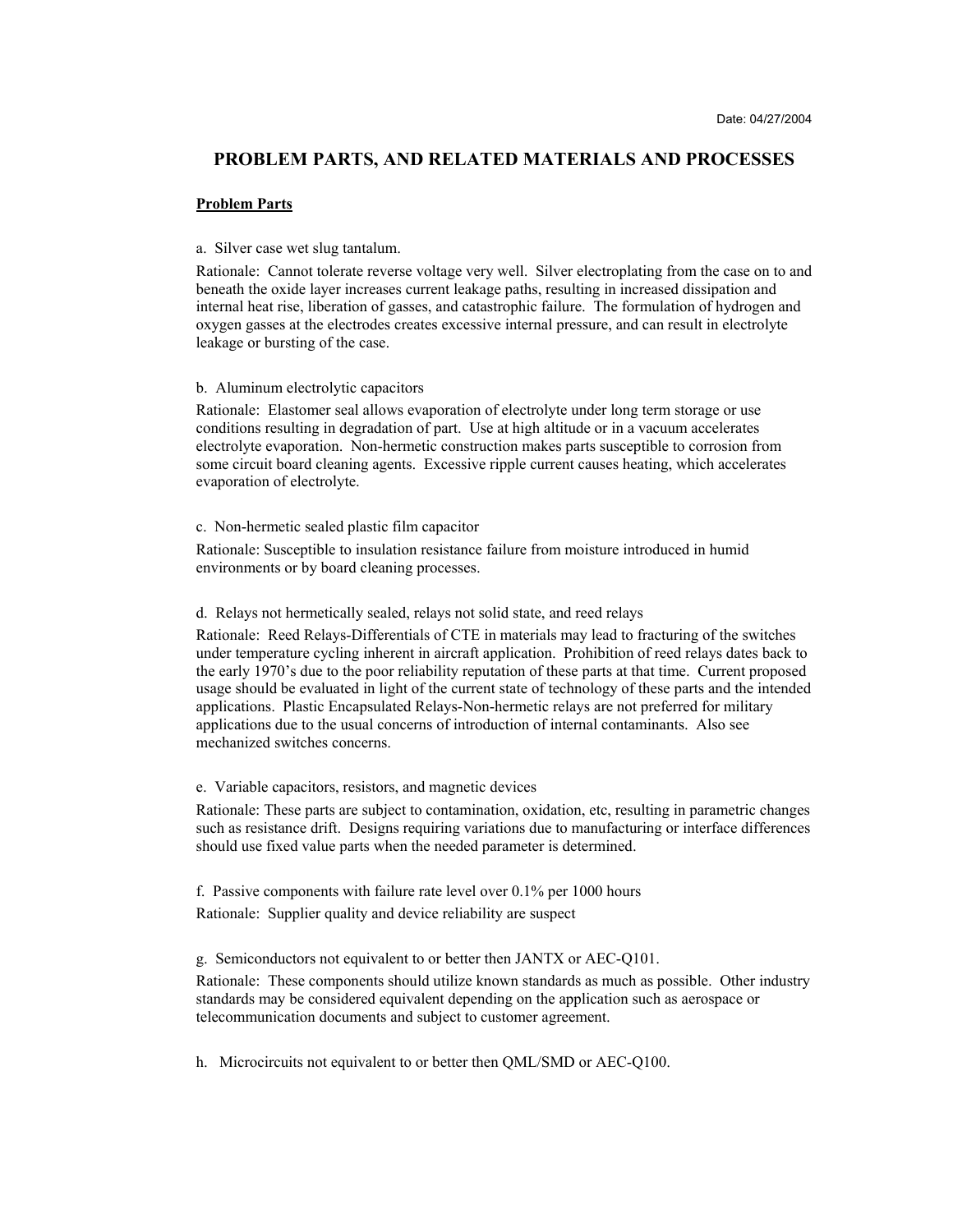Rationale: These components should utilize known standards as much as possible. Other industry standards may be considered equivalent depending on the application such as aerospace or telecommunication documents and subject to customer agreement.

i. Selenium rectifiers Rationale: Degradation and reliability concerns

j. Thermo-compression bonded diodes, diodes that contain point whisker/wire conductors Rationale: Less robust bonding method than metallurgical bonding.

k. Open type magnetic devices not environmentally protected

Rationale: Possible introduction of corrosive contamination during board cleaning operations, damage to windings and posts if not protected.

l. Sockets and socketed devices

Rationale: Insecure retention of parts. Possible intermittent contact in shock and vibration environments from fretting. Sockets in general are subject to oxidation between the leads and socket contacts

m. Circuit protection fuses

Rationale: Trip free circuit breakers and semiconductor/passive protection schemes are preferred. Reliability and maintenance concerns

n. Non-sealed miniature switches or connectors on circuit boards Rationale: Introduction of contaminants during board cleaning processes.

o. Vacuum tubes except cathode-ray tubes Rationale: Reliability and maintenance concern

p. Non-hermetic microcircuits and semiconductors without a customer approved selection and control process.

Rationale: Most non-hermetic parts are commercial/industrial grade and vary widely in construction, quality, and reliability and change without notice. Generally customer insight and participation in this process is highly desirable to evaluate parts for the application.

q. Parts and materials which will be used outside of the conditions identified in the vendor's specifications for the specific part or material (e.g. minimum temperature, maximum voltage, etc.) Rationale: Can be a high liability risk. Can be a high reliability/performance risk if not

characterized properly, use EIA 4899 for guidance. Complex devices may be very difficult to characterize and manage due to manufacturer non-disclosures.

r. Fiber inserts, sheet spring nuts, and sheet spring washers as locking devices. Rationale: Vibration risks and shape retention issues for long-term reliability.

s. Mechanized switches.

Rationale: Generally a high failure rate item. Many switch internal mechanisms not proven for long-term reliable operation. Subject to moisture and contamination ingestion leading to shorts.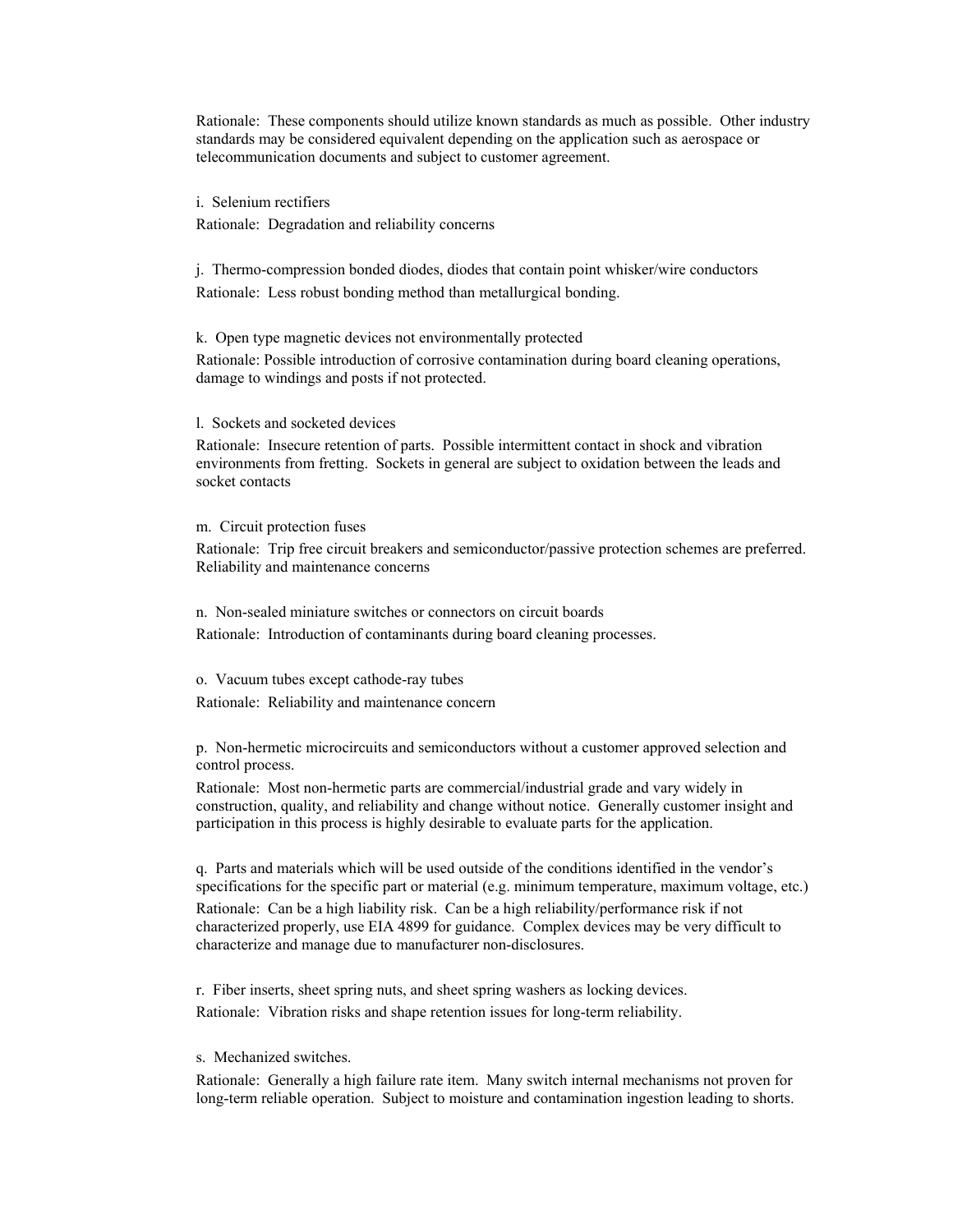Contact oxidation can cause intermittent operation. Hot spot heating, arcing, and mechanical wear (fretting) all of which can lead to excessive oxidation, unreliable operation, and switch failure. Special lubricants can help for some applications.

t. Slide-on or snap-on BNC connectors

Rationale: Coupling integrity during severe environments; concerns for moisture and mechanical wear.

u. Parts not qualified for intended application life cycle environmental stress and duty cycle requirements.

Rationale: Parts without qualification data to support use in the application pose a significant risk of failing to meet the system requirements.

# **Problem Materials and processes; MIL-HDBK-1250 & MIL-STD-186 are for reference.**

a. Aluminum alloys 2024-T3 or T4 (use T8 or 5000/6000 series) Rationale: Subject to stress corrosion cracking.

b. Aluminum alloys 7001-T6, 7278-T6 and 7075-T6 (use T73 temper or 7050-T73) Rationale: Subject to stress corrosion cracking.

c. Magnesium Rationale: Corrodes easily and difficult to protect from corrosion. Flammability risk.

d. Precipitation hardening stainless steels in the H900, H950, or H1000 tempers (use H1025 or higher temper)

Rationale: Stress corrosion concerns.

e. Lubricants and greases or other materials, which contain graphite Rationale: Graphite is a concern for corrosion (galvanic incompatibility with a variety of metals).

f. PVC plastics and PVC electrical insulation

Rationale: PCV-Subject to degradation from out-gassing and depletion of plasticizers, subject to acceleration by vacuum and/or high ambient temperatures. Flammable and gives off toxic fumes when burning. Plasticizer out-gassing may also introduce contamination source.

g. Corrosive type RTV adhesives/sealants (emit acetic acid during cure) Rationale: Acetic acid is corrosive. Some RTVs revert under military use conditions.

h. Rubber that is susceptible to ozone damage Rationale: Cracking, becomes ineffective seal or insulator

i. The use of silver-plated wire that has less than 40 micro inches of silver (and fails deterioration control tests per ASTM B 298). Still may have problem with certification and shelf life of bulk material.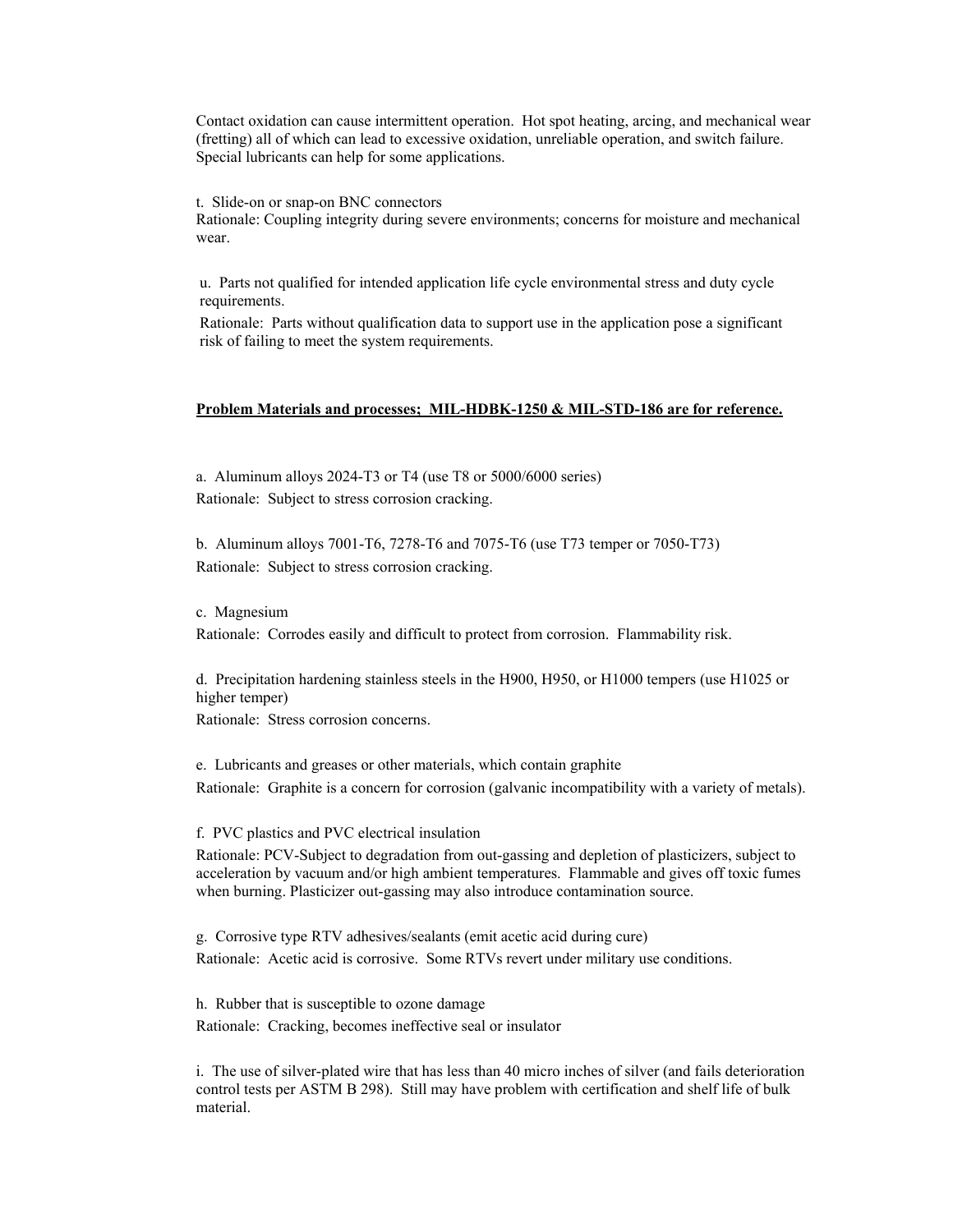Rationale: Red plague. Mitigated if wire is compliant to ASTM B 298 testing.

j. Wire with single polytetrafluoroethene insulation.

Rationale: Insulation cold flow concern. May be mitigated by wire routing and protection against sharp edges and pressure points on insulation. MIL-W-16878 is very loosely controlled spec (no QPL) and not a preferred choice.

k. Wire with fluoropolymer insulation, such as radiation cross-linked Ethylene-Tetrafluoroethylene (XL-ETFE).

Rationale: If stored in sealed plastic/metal bags or other enclosures for several months or longer corrosion can occur on metal surfaces and optics. Cristek 2003 data shows baking out is not enough to reduce risk.

l. Bare hook-up wire

Rationale: More susceptible to arcing, and handling/environment degradation if not coated.

m. Chromate conversion coating on aluminum, which fails 168-hours salt spray exposure per ASTM B 117)

Rationale: Corrosion concern

n. Cadmium or zinc plating without passivation

Rationale: Sublimes (vaporizes) easily at elevated temperatures especially in a vacuum or low pressures. Contamination concern, not an adequate corrosion resistance finish for most applications. Is considered an EPA toxic material

o. Gold plated electrical contacts without undercoating or with silver undercoating.

Rationale: Lack of underplating can allow purple plague (gold/aluminum intermetallics). 50 microinches underplate is considered minimum to prevent durability issues in most applications. Silver migrates easily.

## p. Silver-plated electrical contacts

Rationale: Silver gets a contaminated (dirty) surface from reacting to gases/contamination in the air like sulfur. Silver migration issues, in the presence of moisture and an electric field silver migrates and can create short circuits (sometimes very rapidly. Reference Microelectronic Packaging Handbook, 1989, Tummala, Rao, soldering of silver-plated lugs and contacts is frequently a delicate operation because of the solubility of silver in tin due to silver scavenging.

q. Potting and foam materials that are reversion prone

Rationale: Out-gassing, corrosion, poor adhesion, and ineffective protectant

r. Bare corrodible metal surfaces and or galvanic metal couples with over 100mV potential difference with exceptions as allowed per MIL-STD-186. Rationale: Galvanic corrosion concern.

s. Materials not inherently moisture and fungus resistant

Rationale: Materials are required to be non-nutritive to fungus. Contamination concern.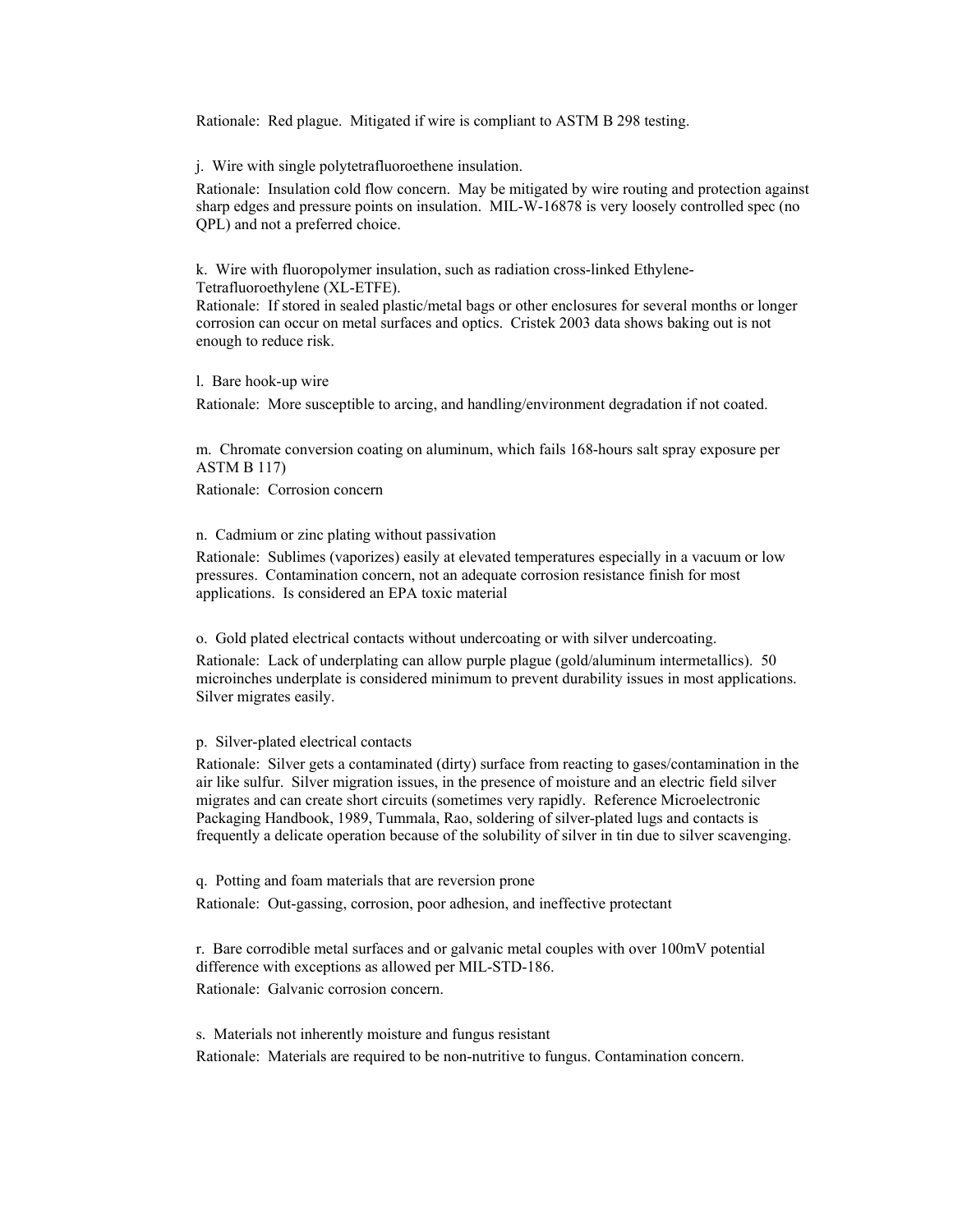t. Nickel plated aluminum construction. Connector Limitations – Nickel-plated aluminum connectors are preferred parts for use in non-corrosive environments but are a concern for use in corrosive environments. Connectors with Cadmium type II or type III plating are preferred for use in corrosive environments. Interface of plated connector surfaces with dissimilar metals, and mating of Nickel-plated connectors with Cadmium plated connectors is prohibited.

Rationale: Nickel plated aluminum connectors are commonly available and the best low cost solution in non-corrosive environments. Cad plating is more corrosion resistant but is preferred only for corrosive environments due to toxicity concerns (see above concerns with nonpassivated cadmium). Use of dissimilar metals should be avoided due to galvanic corrosion concerns.

u. Polyamide insulated copper and copper alloy wire

Rationale: Kapton is susceptible to moisture degradation and subsequent arcing problems. However, Kapton insulation is commonly used in space applications and exoatmospheric systems due to limited radiation resistant insulating material. Preferred insulation is multilayer TFE/Kapton/TFE.

v. Class 1 ozone depleting chemicals (ODCs) and highly toxic chemicals Rationale: Environmental laws, EPA regulated

w. Desiccants, organic or polymeric materials, such as lacquers, varnishes, coatings, adhesives, or greases inside cavity packages/housings with bare microcircuit and semiconductor die unless compliant to MIL-STD-883, method 5011 or equivalent industry specification.

Rationale: Potential for out-gassing and corrosion. Ineffective for long term harsh environments without adequate characterization.

x. Flammable materials

Rationale: Fire hazard, "flammable" is subjective, refer to UL, and OSHA definition levels.

y. Cotton and linen filler material in any electrical insulator without vacuum impregnation Rationale: Very flammable material. Degradation of insulating properties over time.

z. Radioisotopes/radioactive materials except as allowed by AR 11-9.

Rationale: AR 11-9, The Army Radiation Safety Program allows some specific exceptions other wise they are safety concerns and require extensive accountability. OSHA and export regulated.

aa. Unalloyed tin coatings internal and external to Electrical, electronic, and electro-mechanical (EEE) parts/components and related hardware, except tin-plated electrical wire compliant to applicable military or industrial standards.

Rationale: Potential for tin whisker and tin pest. Must evaluate finish and application for risk mitigation for EEE applications especially terminals and leads. Surfaces with tin should be coated with a tin alloy containing not less that 3% alloy. Applies to all piece part internal and external The restriction also includes plating or dipping over an existing pure tin finish, see GIDEP Alerts from 2003.

bb. Protective finishes and coatings not adequate for corrosion/deterioration protection in the intended application, and not utilizing MIL-STD-186 or equivalent as a reference for application and quality control of paints and finishes.

Rationale: MIL-STD-186 contains industry best practices for protecting components and materials for corrosion and deterioration control.